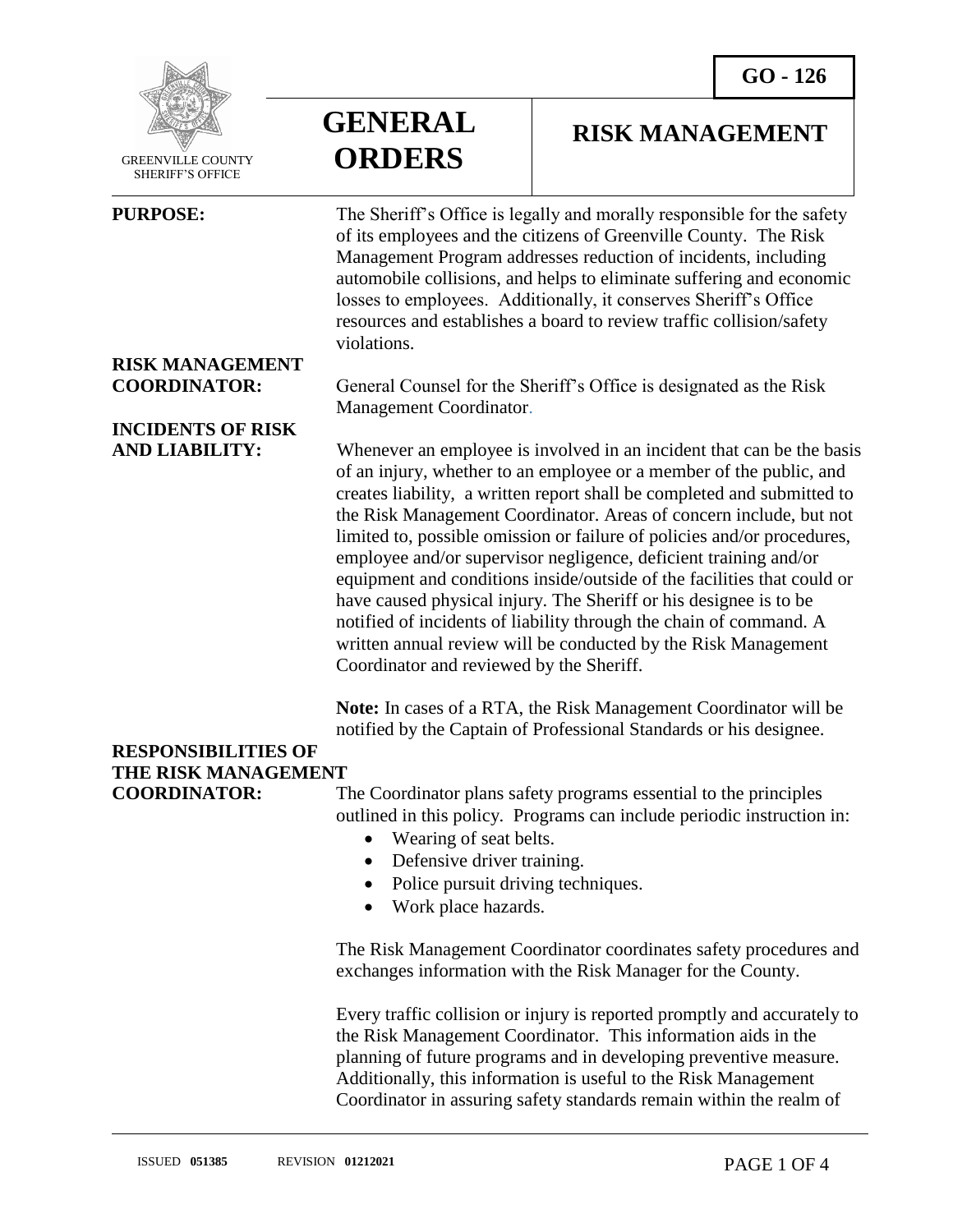j

recognized safety requirements. Collision reviews are discussed at the weekly Command Staff Meeting when necessary.

Sheriff's Office supervisors routinely inspect Sheriff's Office equipment to insure its proper working order. This equipment includes firearms, motor vehicles and all other equipment involved in the law enforcement task.

Deputies who maintain their equipment in exceptionally good working order are recognized and commended as an important part of their duty. (See GO 101 LINE INSPECTIONS)

The Sheriff's Office shall place special emphasis on its safety programs.

# **RISK MANAGEMENT**

**BOARD:** The Sheriff appoints a review board whose primary responsibility is reviewing the following major activities:

- 1. Automobile collisions and related incidents. Collision defined – when a vehicle in motion makes contact with another vehicle or stationary object.
- 2. Sheriff's Office policies and procedures dealing with employee safety.
- 3. Any matter of a safety nature deemed necessary by the Sheriff.

The board consists of three sworn deputies excluding the affected employee's commander or any relative of the employee. Make-up of the board is:

- 1. Presiding Officer of the Board: Sheriff's Office Risk Manager.
- 2. Member of the Training Committee.
- 3. Member of the Traffic Collision Investigation Team.

Board members represent at least two divisions. At the Sheriff's discretion, board members can vary with each case. In all cases, appointed members are notified with a written Personnel Order.

The Risk Management Coordinator reviews all vehicle collisions and schedules each for board review. The Risk Management Coordinator reviews any other type of accident to determine need for board review.

Employees, scheduled for board review, are notified in writing at least three business days in advance of the time and place of the hearing. Written notification includes the names of the board members hearing the case. With approval of the Sheriff, the board can decline to hear any case so complex or serious that criminal action is reasonably expected.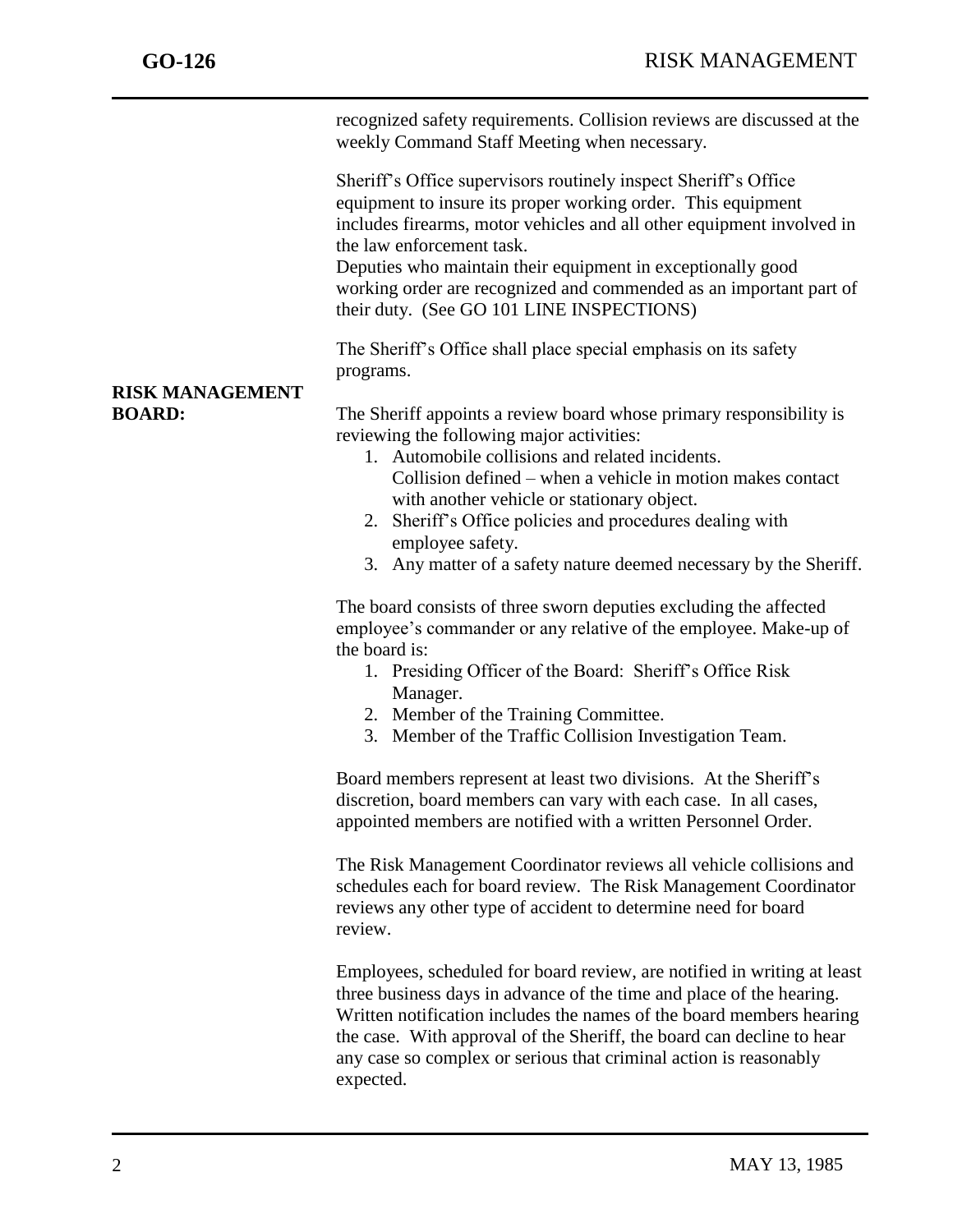j

The Risk Management Board meets when deemed necessary by the Risk Management Coordinator to review pending cases.

The Risk Management Board is informal. No one participating in this process is entitled to counsel. The board can proceed in any manner it deems appropriate.

In the event an employee refuses to appear before the hearing panel, he/she is to provide written notification to the board of his/her refusal to do so. When an employee refuses or fails to appear before the board, the hearing continues in his/her absence. Unless excused by the board, an employee can be present throughout the hearing.

The board can call any witnesses it deems necessary. At the board's discretion, an employee can call witnesses. Witnesses may be required to testify under oath. Rules of evidence do not apply.

The board can obtain any investigative reports, documents and evidence necessary. Additionally, the board can accept the investigative reports as full and fair statements of the facts, unless the employee presents contrary evidence. When warranted, the board can request additional investigative follow-up.

In closed session at conclusion of a hearing, the Board a review each case on its merits and takes an oral vote by reverse order of seniority. Subsequent to deliberation, the board summarizes, in writing, evidence and findings of fact based on evidence presented. The summation is submitted the Sheriff with recommendations for corrective action.

The board forwards a summary of case findings to the Supervisory Staff Meeting noting any accident trends and/or recommendations to assist supervisors in managing accident rate. The Risk Management Coordinator sends a copy of each review and findings to the County Safety Officer and County Administrator. Additionally, the Risk Management Coordinator must report any employee found "negligent" to the Office of Professional Standards for inclusion in the Employee Assessment System.

**SHERIFF'S ACTIONS -** After he receives the board's report, the Sheriff reviews facts found and board's recommendations.

If disciplinary action is required, the Sheriff can impose any punishment or corrective action deemed appropriate including:

- Written reprimand.
- Suspension.
- Demotion.
- Dismissal.